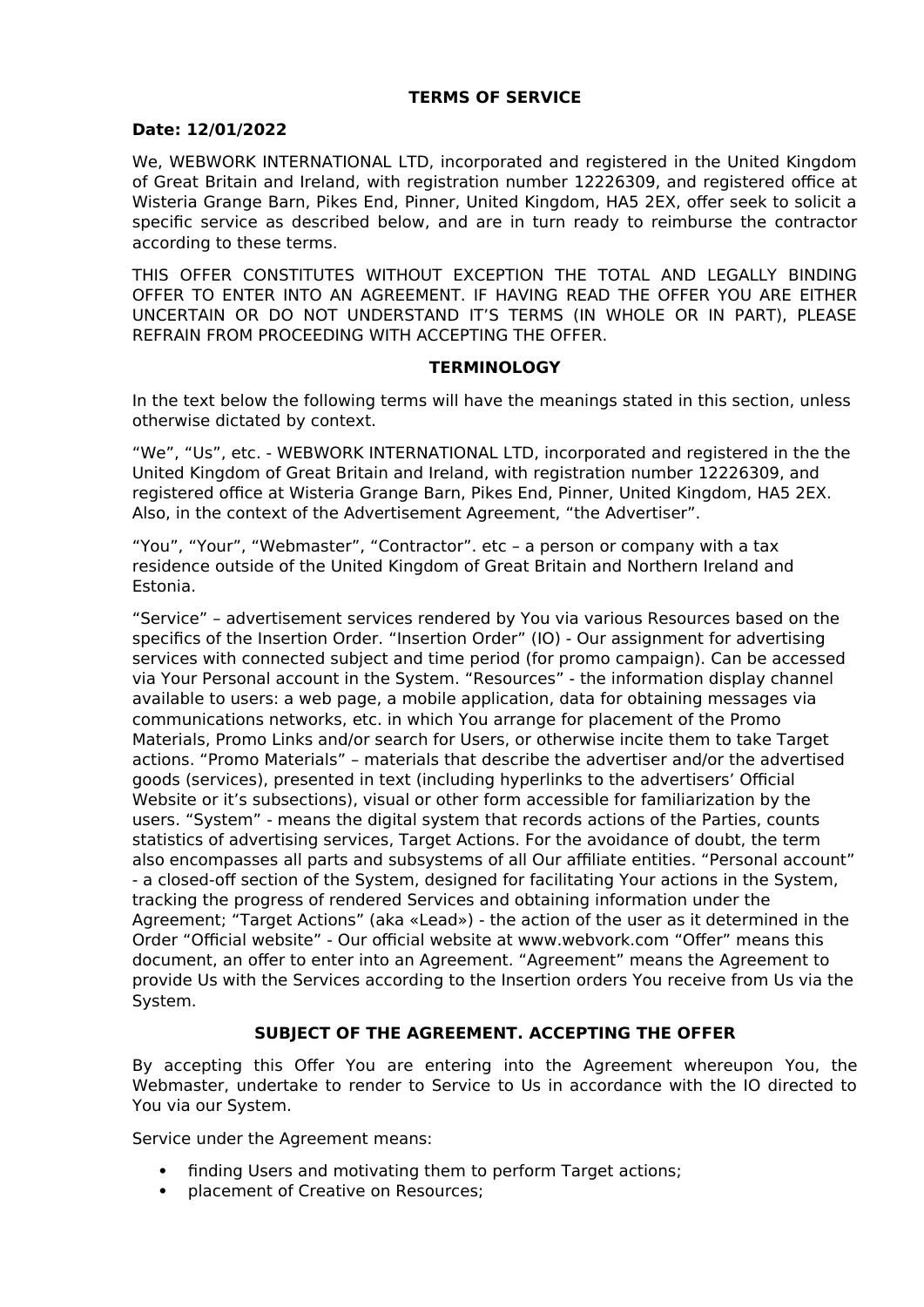- placement of Advertising links on Resources:
- other Advertising services defined in the IO.

The specific list of Service to be provided under the Agreement is determined in the IO.

Entering into an Agreement is done by accepting this Offer via concurring actions done in sequence as described below:

- familiarizing Yourself with the terms of the Offer and the Agreement;
- checking the designated field on the Website.

Each subsequent action confirms the previous one. The Agreement is deemed to be entered from the moment of completing all mentioned actions.

Entering into the Agreement means You are familiar with the terms of the Offer and agree with them entirely.

# **INSERTION ORDER DETAILS**

During the term our Agreement, We may from time to time sign new IOs with You subject to the terms of the Agreement. As applicable, each IO forwarded to You will specify:

- the Volume and pricing model;
- the Unit Price:
- the maximum amount of money to be spent;
- the Commencement Date and End date of the campaign; and
- the identification of the Parties.

Other items that may be included are, but are not limited to, reporting requirements, any special Creative delivery scheduling and specifications concerning ownership of data collected. Revisions to confirmed IOs can be made in writing (which, unless otherwise specified, for purposes of the Agreement, will include paper or e-mail communication) and acknowledged by the other party in the System in writing.

## **RESTRICTIONS**

By accepting the Offer and entering into an Agreement You agree not to:

(a) store, transmit, distribute, disseminate, publish or post any content in such a way as to breach any applicable law, Our policy or guideline, or to infringe the rights (in particular, the intellectual property rights) of, or restrict or inhibit the access to and enjoyment of the Services by, any other person;

(b) deliberately, recklessly, or maliciously introduce any computer viruses, worms, software bombs or similar items on to any Systems, Ours or those belonging to third parties;

(c) share, display or disclose any Creative that may be considered to contain the following content:

- any content that contains or promotes concepts that are hateful or disparaging towards any race, religion, gender, sexual orientation or nationality;
- any content that promotes firearms, bombs and other weapons or how-to guides for any of the above;
- any content that contains false, misleading or deceptive representation (as determined by Us at Our sole discretion);
- any content that contains, promotes or links to indecent, obscene or highly explosive subject matter (as determined by Us at Our sole discretion);
- any content that facilitates or promotes illegal file-sharing (MP3s, copyright protected video, or the equivalent);
- any adult-oriented content, including without limitation to, sexually suggestive content, images containing exposed skin and nudity, dating services, international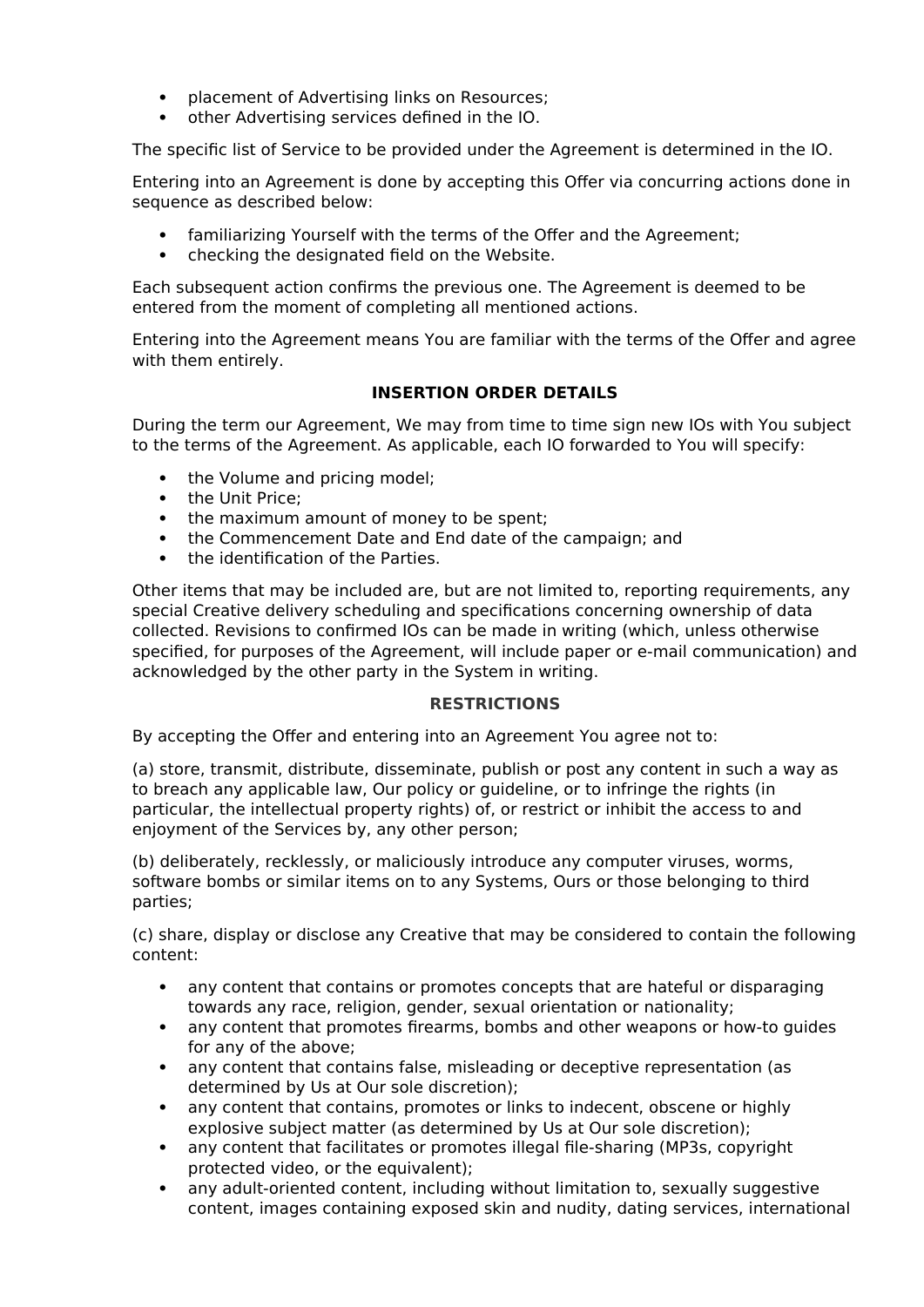bride services, and adult merchandise, unless permitted under applicable law and You obtain prior written authorization from Us;

- any content that contains or promotes illegal activities, including without limitation to hacking, phreaking or phishing; or
- any content that has the potential to create liability for Us or cause Us violate the requirements of or to lose the services, in whole or in part, of other Internet service providers;

(d) violate local and/or international legislation and regulations on processing users' personal data;

(e) violate laws and regulations on gambling activities of respective jurisdiction(s) where the advertising services are provided.

# **PRICE, PAYMENTS, TAXES AND COSTS**

### **Reporting and Invoices.**

The price will be solely based upon the Volume compiled by Our tracking and reporting system. We will provide You with a report on monthly basis, unless otherwise agreed in the IO detailing the Volume in relation to the campaigns. The aforesaid report will be broken out by day and be sent by the 5th of every following month. You agree to accept the Our report as the official basis for measuring the Volume and acknowledge that it shall not be entitled to any further information on the Volume. The You further acknowledge that in some cases, We will need to make adjustments to reported statistics due to specific contractual provisions (e.g., fraudulent activities), statistical errors, or third-party tracking provided by User.

Invoices will be sent to the Our billing address as set forth on the IO and will at a minimum contain

the IO number, company name, campaign name and any number or other identifiable reference

stated as required for invoicing on the IO.

The invoice shall cover only those services that meet the criteria specified in the Agreement. You

must send the invoices on time, otherwise We shall not bear any liability of late payment on them.

#### **Payments**

We shall pay the price in full to You within 30 days after receiving the invoice from You. All amounts payable to You under the Agreement will be paid in Euros or in other agreed currency.

We reserve the right not to pay the price if there is any violations of restriction (see above).

We reserve the right to transfer Our financial obligations to You to an Estonian company Neo Elementum OU, registered and incorporated under the laws of Estonia, with registration number 14310201, and whose registered office (place of establishment) is at Järvevana tee 9, Tallinn 11314, Estonia.

#### **Taxes, Costs**

Any taxes imposed on either party to the Agreement by any governmental authority in connection with the execution and performance of the Agreement shall be paid by that party. If any withholding tax is imposed by any relevant tax authority with respect to any sums due to the You hereunder, then such sum will be paid to the You after deducting the amount of such withholding, and We shall pay such withholding tax to the relevant authorities and provide the Web master with a copy of tax receipts thereof.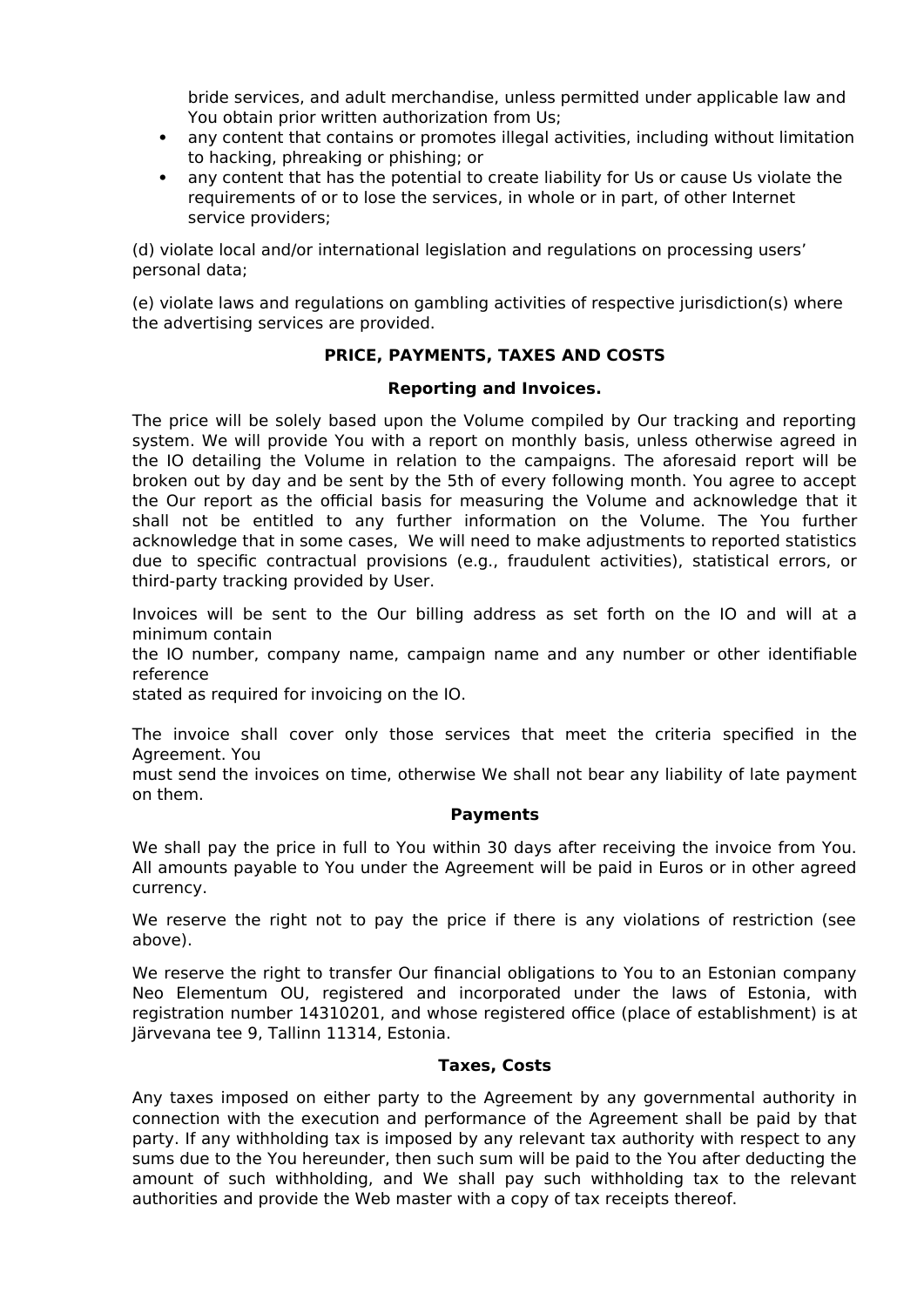## **Wire Transfer Fees**

Any commission fees regarding to the money transfer shall be born on the Web master except commission fees from the Customer's side.

### **Referral Program**

Accepting the Offer, You may benefit from a referral program by using Our System. Should you incite other Webmasters to join Our System and accept this Offer, We will issue a reference link for them to use. Any leads generated by these Webmasters will entitle You to an additional referral reward in the amount of 5% of the rewards for their successfully rendered services.

You need to familiarize Yourself with the terms of the Referral Program in Your Personal account and accept them to receive the reference link formed by the System.

Please note that the Referral Program is active for 6 months from the date of registering a Personal account for every Webmaster.

# **WARRANTIES, INDEMNITIES, AND LIMITATION OF LIABILITY**

### **Warranties**

Both Parties hereby represent that they are authorized to enter into the Agreement. Except as expressly set forth in this Offer, neither party makes and each party specifically disclaims any representations or warranties, express or implied, including any warranty of merchantability, fitness for a particular purpose, title and non-infringement, and warranties implied from course of dealing or performance.

### **Your representations**

Accepting the Offer You represent and warrant that You have and will have full power and authority to fulfill all Your obligations hereunder and in doing so You will not breach any existing contractual obligations with third parties and that You are authorized to bind any third parties necessary to create and fulfill the specified obligations.

#### **Indemnification**

You agree to hold Us harmless, defend and indemnify Us and Our associated entities, and their respective officers, directors, shareholders, employees, agents and other representatives, against any pending, threatened, resolved or settled third parties claims, liabilities, demands, judgments or causes of action, and costs and expenses related thereto (including reasonable attorneys' fees and costs) (collectively "Claims"), arising out of: (a) Your breach of Your representations, warranties, liabilities or obligations under the Agreement; (b) Your or Your representative`s breach of any applicable law; or (c) any gross negligence or willful misconduct of the Web master or its associated entities or any of their respective directors, officers, employees, contractors, agents or other representatives, including any and all violations of personal data processing regulations.

We agree to hold You harmless, defend and indemnify You and Your associated entities, and their respective officers, directors, shareholders, employees, agents and other representatives, against any claim arising out of: (a) any breach of the Agreement on Our part; or (b) Our gross negligence or willful misconduct, or that of Our associated entities or any of their respective directors, officers, employees, contractors, agents or other representatives.

In claiming any indemnification hereunder, the Indemnified Party shall promptly provide the Indemnifying Part with written notice of any Claim which the Indemnified Party believes falls within the scope of the foregoing Sections above. The Indemnified Party may, at its own expense, assist in the defense if it so chooses; provided that the Indemnifying Party shall control such defense and all negotiations relative to the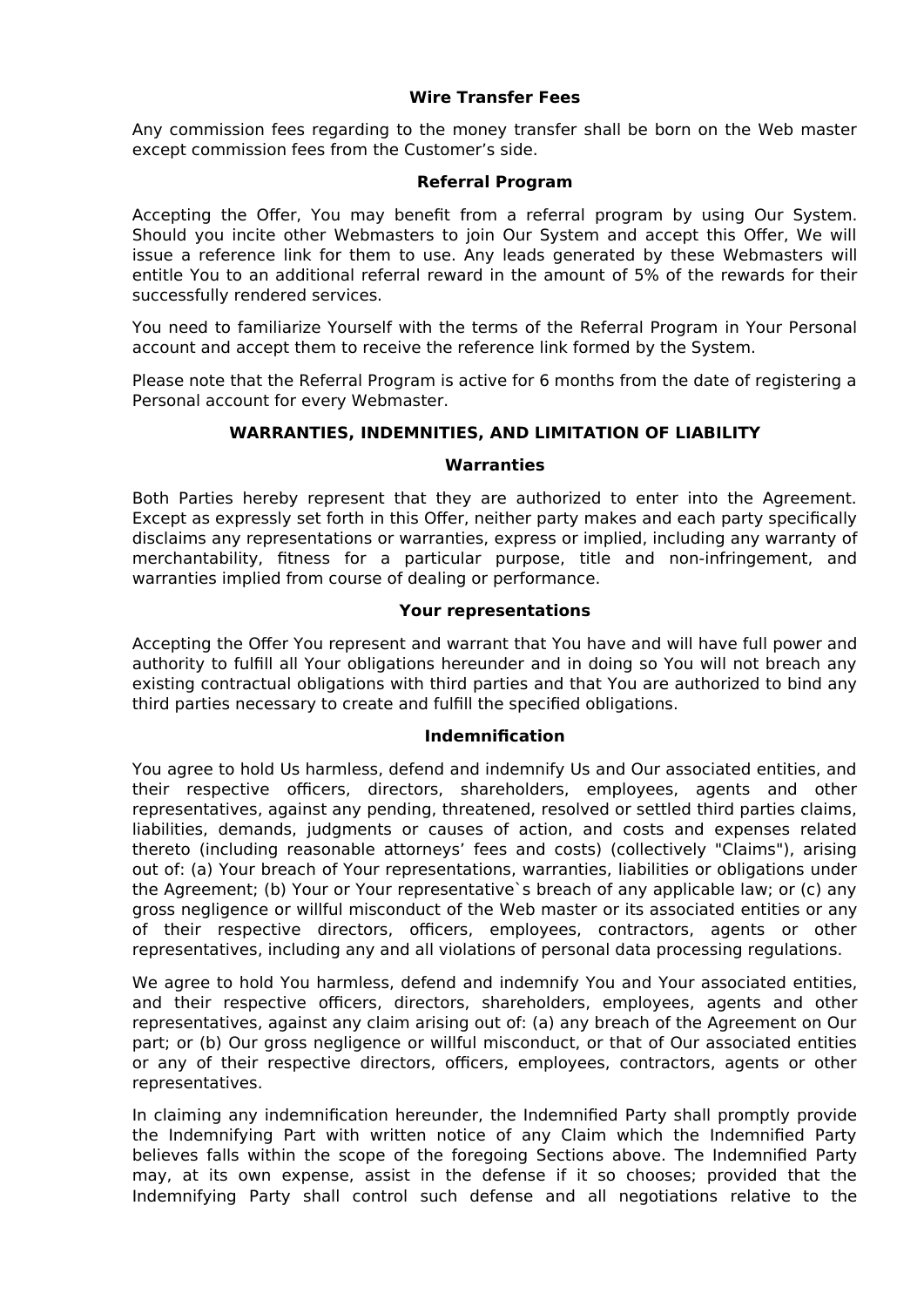settlement of such claim and further provided that any non-monetary settlement intended to bind the Indemnified Party shall not be final without the Indemnified Party's written consent.

## **Limitation of Liability**

Neither party shall be liable to the other or any third party claimant for any indirect, special, punitive, consequential, or incidental damages, including, lost profits arising out of, or related to the Agreement, however caused and on any theory of liability including but not limited to negligence, even if such party has been advised of the possibility of such damages. In any event, Our total liability to You, or any third party claimant in respect of any losses arising under or in connection with the Agreement or related thereto, whether in contract, tort (including negligence), breach of statutory duty, or otherwise, shall in no circumstances exceed the aggregate payment actually made by Us for the Services over the 6 months period to the claim. For the avoidance of doubt, nothing in this Offer and the Agreement hereto excludes or limits either party's liability for fraud, gross negligence, death or personal injury or any other matter to the extent such exclusion or limitation would be unlawful.

# **PERSONAL DATA OF USERS**

In cases where the execution of the Agreement requires the processing of personal data of users, You shall process them with obtaining of the prior consent of the user for processing.

Consent is to be collected for any action or set of actions performed with personal data, including collection, recording, systematization, accumulation, storage, clarification (update, change), extraction, use, transfer (distribution, provision, access), depersonalization, blocking, deletion, destruction of personal data, transfer of personal data to the archives. The consent is to be also collected for Us transferring personal data to the providers of services.

The purpose of personal data processing is to facilitate the Users in obtaining various financial services from the providers of such financial services, for which purpose We will be retaining and transferring personal data of said Users to the providers of services.

## **CANCELLATION, TERM AND TERMINATION**

#### **Term**

The Agreement shall be effective as of the date of accepting this Offer for a term of 1 year unless earlier terminated in accordance with its terms (the "Initial Term"). If neither You nor We provide a notice of nonrenewal or a notice of proposed extension of the Agreement not more than 30 days prior to the expiration of the initial term, the Agreement will automatically renew, on its existing terms, for one additional year term (the renewal term). The initial term and a renewal term of the Agreement (if any) are referred to collectively herein as the "Term".

## **Termination**

The Agreement may be terminated by the mutual written agreement of the parties. Each party is entitled to terminate the Agreement unilaterally, having notified the other party in writing not less than before 30 (thirty) days. Either party may terminate the Agreement upon its' material breach of the other party hereto if the breaching party fails to cure the breach within 30 days after receiving written notice of such breach from the nonbreaching party.

## **Cancellation of the IO. Without Cause**

Unless designated on the IO as non-cancelable, either You or We may cancel the IO, with a 48 hour written notice.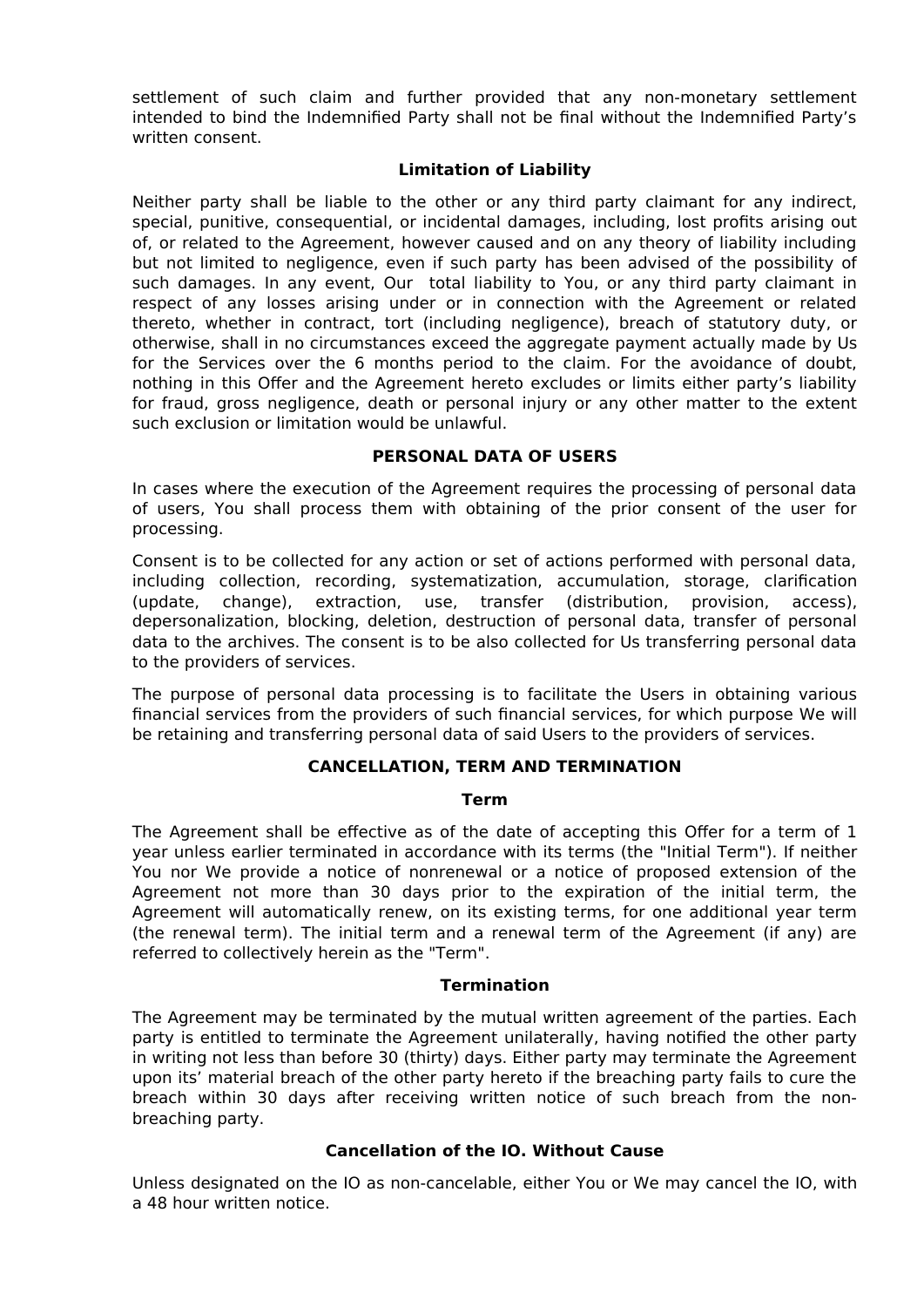### **Cancellation of the IO. For Cause**

In addition to or in lieu of any other remedy to which We may be entitled under the Agreement or under applicable Law, We may, at Our discretion, without liability or penalty, suspend the fulfillment of or cancel any Insertion Order: (a) if publisher breaches its obligations by violating the same Customer`s policy three times (and such policy was provided to You) and receives timely notice of each such breaches (no matter whether You cure such breaches or not); or (b) if the Agreement is terminated due to Your breach or if We have provided You with a notice of breach of the Agreement.

## **CONFIDENTIALITY**

In receiving Confidential Information pursuant to the Agreement, You and We shall (a) use the Confidential Information only to fulfil our obligations pursuant to the Agreement; (b) treat all Confidential Information of the disclosing party as secret and confidential and shall not copy or disclose any such Confidential Information to any third party; (c) not, without the written consent of the disclosing party, disclose the Confidential Information or any part of it to any person except to the receiving party's directors, employees, parent company, subsidiaries or agreed subcontractors, who need access to such Confidential Information for use in connection with the Services and who are bound by appropriate confidentiality and non-use obligations; and (d) comply promptly with any written request from the disclosing party to destroy or return any of the disclosing party's Confidential Information (and all copies, summaries and extracts of such Confidential Information) then in the receiving party's power or possession.

### **PRIVACY**

You agree to comply with all applicable privacy laws and Our Privacy Policy available at Our Official Website. We reserve the right to occasionally update this Privacy Policy. All revisions will be posted to the Official Website.

#### **FORCE MAJEURE**

Neither party will be liable for a delay or default in the performance of its respective obligations under the Agreement if such delay or default is caused by the event of force majeure which means an earthquake, typhoon, floods or other acts of God, fire, explosion, action of governmental or military authority, upheaval, riot, war or any other major emergency that is unforeseeable and unavoidable. If an Event of Force Majeure constitutes for a period of five (5) business days, either party has the right to cancel the relevant IO without penalty. However, such cancellation will not alter a party's liability for payments due as at the time that the event of force majeure commenced.

#### **GENERAL**

#### **Notices**

All notices, modifications, instructions, demands, consents, approvals and other communications to be given or delivered under or by reason of the provisions of the Agreement by either party shall be in writing and shall be deemed to have been given: (a) when personally delivered; (b) when delivered by an internationally recognized courier service; (c) when sent by email to the contact person specified in the IO;

Notices, instructions, demands, consents, approvals and other communications to the parties will be sent to the relevant addresses set forth on the signature page. A party may change its notice address and contact person by giving written notice to the other party. All notices and other communications required or otherwise provided under the Agreement shall be made in English.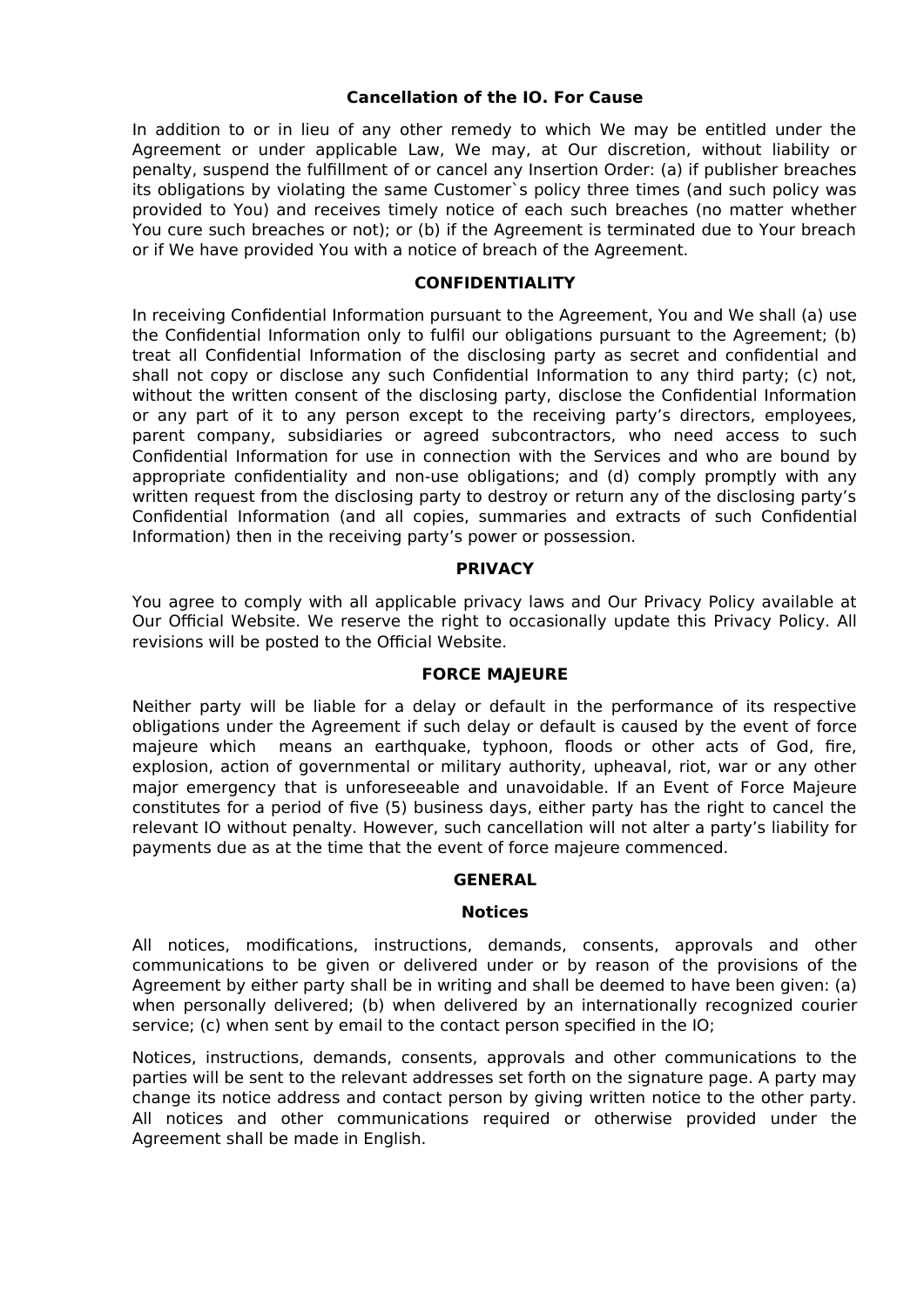#### **Waiver**

No waiver of any of the provisions of the Agreement shall be valid unless in writing signed by the party against which the waiver is sought to be enforced. No waiver by either party of any breach of or failure of performance shall be deemed a waiver as to any subsequent breach or failure of performance, whether or not similar, nor shall any waiver constitute a continuing waiver. Failure of a party to enforce any provision or to exercise any right or remedy shall not constitute a waiver of such party's rights or the other party's obligations.

# **Agreed and liquidated damages**

Accepting this Offer, You agree that the fixed amount set as liquidated damages equals 2000 EUR for each of the following cases:

- You are found participating in Fraudulent activities as defined by the Terms;
- You are found in violation of the subsections (a), (c) and (e) of the RESTRICTIONS section of the Terms.

## **Assignment**

Neither You nor We may directly or indirectly assigns or otherwise transfers its rights or obligations under the Agreement in whole or in part without the express written consent of the other party. Any assignment or transfer or attempt to assign or transfer of the Agreement or the rights granted herein without the written consent of the other party shall be void.

## **Compliance**

You are obliged to provide the services in accordance with applicable law of the jurisdiction where Services are rendered on Your behalf, explicitly or implicitly in breach of any laws and/or regulations governing gambling activity.

## **Governing Law**

The Agreement You enter into by accepting this Offer, any dispute, controversy or claim arising out of or in connection with it or its subject matter or formation (including noncontractual disputes or claims) shall be governed by and construed in accordance with the laws of England.

## **Dispute Resolution**

Any dispute arising or in connection with the Agreement will be resolved through friendly consultation between the parties. If no consent is reached on a disputable issue, the party which considers that its rights are violated shall send to the other party written claim, on which the latter is obliged to respond within 10 (ten) days from the claim receipt date.

If the parties fail to resolve the dispute via written claim, any dispute, controversy or claim which may arise out of or in connection with the Agreement, or the execution, breach, termination or invalidity thereof, shall be settled by competent courts located at the place of establishment/residence of the Defendant.

 If any provision of the Agreement is held to be invalid or unenforceable, the remaining provisions of the Agreement remain in full force and effect.

#### **Language**

This Offer is in English and can be translated to other languages at Our discretion. The Agreement is deemed to be executed in English.